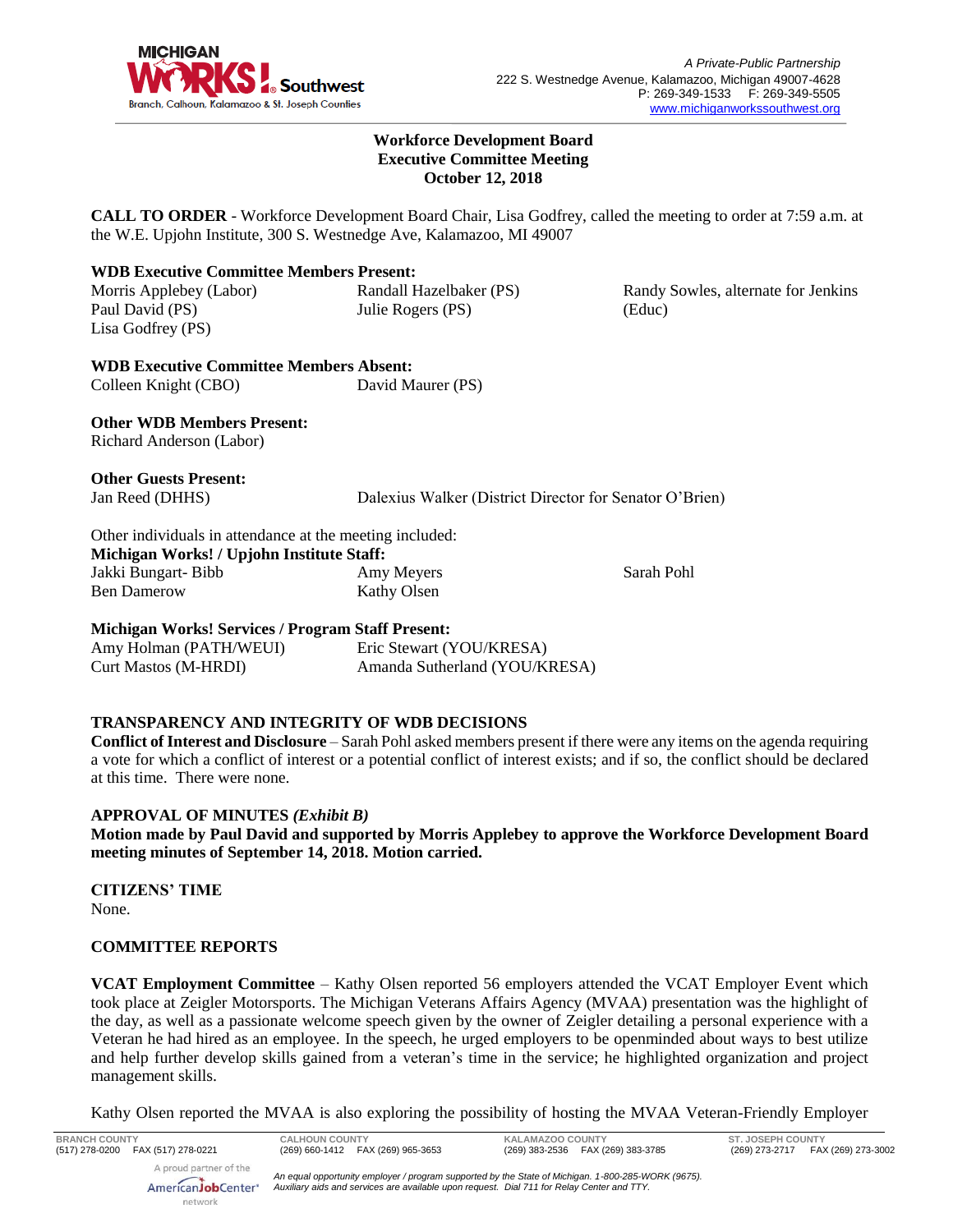Program in Kalamazoo. Member's discussed difficulties in tapping into the Veteran talent pool and a suggestion was made to use strategic language in job postings and to reach out to Veteran contacts locally and at the State level to assist in recruitment efforts. Ms. Olsen offered to send members a link to a the recently released Veteran Hiring Toolkit after the meeting. In response to questions from Paul David, she also offered to send him contact information regarding the veteran-friendly employer program.

**Career & Educational Advisory Council (CEAC)** – Kathy Olsen reported that in addition to the Marshall Plan for Talent Concept Papers reported on at last month's meeting, three additional concept papers that included educational entities in the Michigan Works! Southwest area were submitted. One was a state-wide proposal focused on engineering career pathways, another was submitted by the St. Joseph County ISD that was focused on manufacturing in St. Joseph County, and the third submitted by Sturgis Public Schools was focused on manufacturing careers and businesses in Sturgis.

Ms. Olsen also reported the CEAC met yesterday in a joint meeting consisting of both Michigan Works! Southwest and Kinexus CEAC members, and members of the Regional Talent Consortium who are working on the Regional Marshall Plan submitted by Kalamazoo RESA.

During the meeting, it was reported that all of the concept summaries submitted from around the state were approved and were moving on to the next step of the process which is to complete a Talent Agreement. A large portion of the CEAC meeting was spent breaking into small work groups to work on the Regional Talent Agreement.

#### **NEW BUSINESS**

**FY18 Families Forward Demonstration Pilot Program (FFD) Plan** *(Exhibit B)*– Amy Meyers requested board consideration and approval of the FY18 Families Forward Demonstration Pilot Program (FFD) plan. An allocation of \$304,707 was awarded to Michigan Works! Southwest for the time period of April 1, 2018 – September 30, 2019 for the implementation of FFD. As stated by Dallas Oberlee at the last few meetings, this project will offer 60 non-custodial parents who are unable to meet their child support obligations in Calhoun County, occupational skills training and employment services, as well as support services. Eligible participants will be referred by the Office of Child Support and will be given the opportunity to participate in Welding or Industrial Machine Maintenance through a partnership with Kellogg Community College.

It was reported that the FFD program is a pilot taking place in both Jackson and Calhoun Counties, with funding coming from both the Kellogg Foundation and the State. Locally, 19 referrals have been made to the program, and ten (10) are actively participating.

**FY19 Partnership.Accountability.Training.Hope. (PATH) Plan** *(Exhibit C)* – Amy Meyers requested board consideration and approval for the FY19 Partnership.Accountability.Training.Hope. (PATH) Plan. The Michigan Works! Southwest area received an allocation of \$3,046,796, a small decrease from FY18's allocation which totaled \$3,107,813. Ms. Meyers reported that allocations were based on an algorithm which factored 60% of the total number of PATH participants and 40% of the 21-day AEP attendees, with a minimum allocation of 95% of the previous year's funding.

Amy Meyers reported that individuals eligible for participation in the PATH program include Family Independence Program (FIP) recipients and applicants referred to the program by the Department of Health and Human Services (DHHS). FIP applicants begin with a 21-day application eligibility period (AEP) where individuals work one-on-one with PATH Employment Specialists to identify and address barriers to employment as well as to focus on their goals. This year staff will be aligning the goal setting with the Goal4 It!<sup>TM</sup> model, which was also discussed at the previous board meeting by Ms. Oberlee.

**FY19 Food Assistance Employment and Training (FAE&T) Plan** *(Exhibit D)* – Amy Meyers requested board consideration and approval for the FY19 Food Assistance Employment and Training (FAE&T) plan which included an allocation in the amount of \$149,610 for the Michigan Works! Southwest area. This is a decrease from the \$180,427 allocation in FY18, with the allocation based on the number of Food Assistance Program (FAP) cases. Individuals who are served through the program are those who are receiving Food Assistance, between the ages of 18 and 49, are without dependents, and are referred to Michigan Works! by the Department of Health and Human Services (DHHS).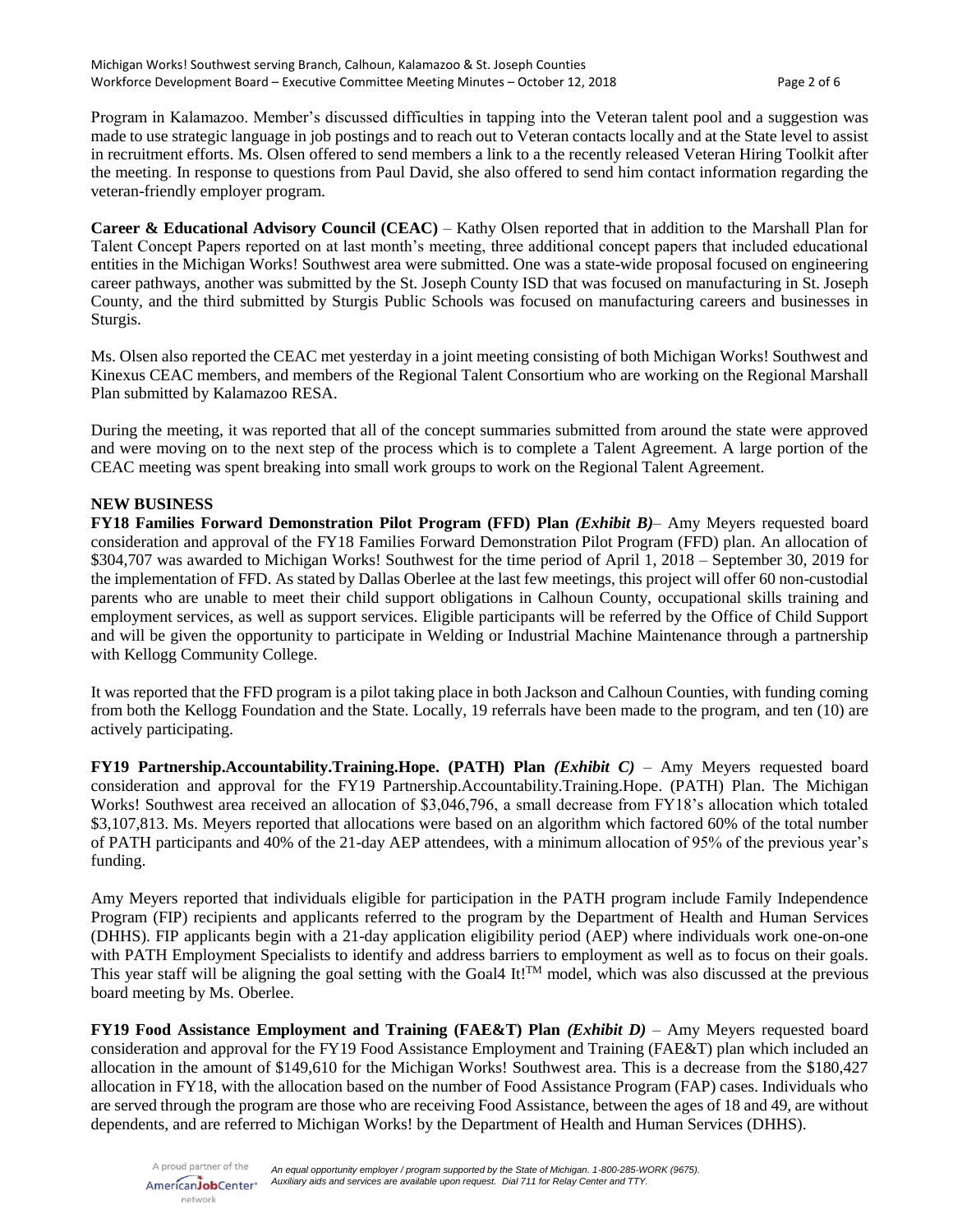Ms. Meyers reported that employment, support, and training services are available to participants through the program. She also noted that effective in Kalamazoo on January 1, 2018 and Branch, Calhoun, and St. Joseph Counties on October 1, 2018, Time Limited Food Assistance (TLFA) was implemented making this program no longer voluntary. This change did result is a spike in referrals; however, the number of individuals attending orientation and participating in the program remains low.

**Career Exploration and Experience Events Plan** *(Exhibit O)*– Amy Meyers requested board consideration and approval of the Career Exploration and Experience Events plan with a total allocation of \$25,000 for the Michigan Works! Southwest area. This is the first time this funding has been awarded and the intent is to provide Career Exploration and Experience Events similar to MiCareerQuest. Within the Michigan Works! Southwest area, events such as this, with a focus on hands-on activities that match local demand, have been taking place for the past few years. Members were referred to the middle of the plan document (Exhibit O) which outlines the goals of these types of events. It was verified by staff that this funding is coming from the funding source of AY17 Workforce Innovation and Opportunity Act (WIOA) Statewide Activities.

**FY19 Statewide Allocations for Employer Engagement Activities Plan** *(Exhibit N)*– Amy Meyers requested board consideration and approval of the FY19 Statewide Allocations for Employer Engagement Activities plan. An allocation of \$20,000 was awarded to Michigan Works! Southwest for the time period of October 1, 2018 – September 30, 2019 to support employer engagement activities. This is the first time this funding has been awarded.

Ms. Meyers reported that with a focus of the Workforce Innovation and Opportunity Act (WIOA) on employment engagement to meet local and regional workforce needs, funding may be used to support the outreach to and engagement of employers for activities such as industry focused employer collaborations; outreach for employer opportunities, such as the Going PRO Talent Fund; and for special career exploration events outreach, such as National Apprenticeship Week.

**Motion made by Paul David and supported by Julie Rogers to approve the FY18 Families Forward Demonstration Pilot Project Plan, the FY19 Partnership.Accountability.Training.Hope. Plan, the FY19 Food Assistance Employment and Training Plan, the Career Exploration and Experiences Events Plan, and the FY19 Statewide Allocations for Employer Engagement Activities Plan. Motion carried.**

**Workforce Development Board (WDB) Local Policy Updates** *(Exhibit E)* – Amy Meyers requested board consideration and approval for the Workforce Development Board Local Policy Updates to Policy 10, Rev 04 – Standards of Conduct (Exhibit F), Policy 18, Rev 04 – Monitoring (Exhibit G), and Policy 32, Rev 03 – Selective Service Registration (Exhibits H1-H3). Members were referred to the redline copies of each of the three policies included in the agenda packet. WDB Policy 10 R04, Standards of Conduct changes included updates to Federal and State policy references, the WDB Policy 18 R04, Monitoring policy contained changes to update language to align with Workforce Development Board bylaws and updates to Federal and State policy references, and WDB Policy 32 R03, Selective Services Registration was updated with strengthened language regarding "knowing and willing failure to register" as well as updating Federal and State policy references.

**Motion made by Julie Rogers and supported by Morris Applebey to approve the Workforce Development Board Local Policy updates to Policy 10, Rev 04 – Standards of Conduct; Policy 18, Rev 04 – Monitoring; and Policy 32, Rev 03 – Selective Services Registration. Motion carried.**

**Workforce Development Board Election of Chair/Vice Chair –**

**Motion made by Morris Applebey and supported by Paul David to nominate and approve the appointment of Randall Hazelbaker as chair and Julie Rogers as vice chair for the Michigan Works! Southwest Workforce Development Board beginning November 1, 2018. Motion carried.**

**Workforce Development Board Meeting Schedule** *(Exhibit I)*- Kathy Olsen presented a draft 2019 WDB meeting schedule (Exhibit I) with the meetings remaining on the second Friday of the month. It was explained that in early 2019,

A proud partner of the AmericanJobCenter<sup>®</sup> network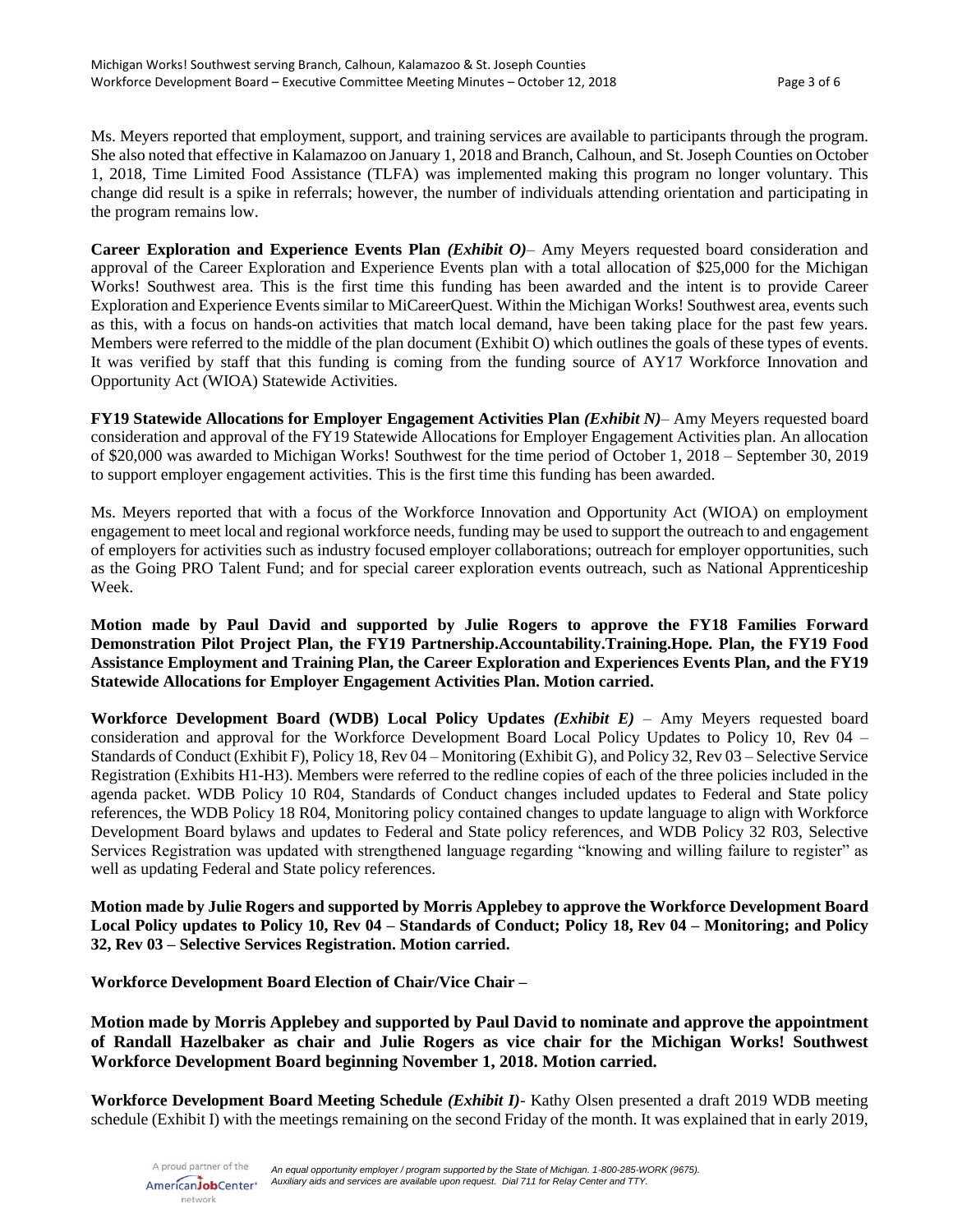the meetings typically scheduled at Kellogg College RMTC will need to be moved to a different location due to a remodeling project at the college. Ms. Olsen stated that members would be updated as locations are confirmed.

### **Motion made by Paul David and supported by Morris Applebey to approve the 2019 Workforce Development Board meeting schedule. Motion carried.**

**Workforce Development Board Membership Changes** *(Exhibit J)* – Kathy Olsen requested board consideration and approval of changes for the Department of Corrections representation on the Michigan Works! Southwest Workforce Development Board. The changes included appointing Lisa Johansen as a regular member rather than an alternate, replacing Omar Alston for the two-year term that began October 1, 2018 and which ends September 30, 2020. Ms. Olsen requested that Jessica Whaley be appointed as the alternate for Lisa Johansen. She reported Lisa Johansen is the Parole Probation Supervisor in Kalamazoo County and Jessica Whaley is the Parole Probation Supervisor in Calhoun County.

**Motion made by Paul David and supported by Julie Rogers to approve the Workforce Development Board membership change appointing Lisa Johansen as a regular member, replacing Omar Alston and appointing Jessica Whaley as an alternate for Lisa Johansen for the remainder of the two-year term that began October 1, 2018 and ends September 30, 2020. Motion carried.**

#### **STAFF REPORTS**

**Marketing** *(Exhibit K)* – Kathy Olsen referenced Exhibit K in the agenda packet which included information about upcoming events for job seekers and employers within the Michigan Works! Southwest four-county region. She highlighted Townsquare Media's Job Fair on October 17, 2018 at Full Blast in Battle Creek. The event is open for a Veteran's only hour beginning at 3:00 p.m., the event will be open to the general public from 4:00 p.m. until 7:00 p.m. Ben Damerow reminded members that the MiCareerQuest Southwest event is scheduled for November 13-14 at the Kalamazoo Expo Center. The event is for students in both Kalamazoo and Calhoun Counties and will have a focus on hands-on career exploration. It was reported that this year there would not be a family event in the evening due to low attendance the previous year.

#### **Program Operations / Special Initiatives**

*Food Assistance and Training (FAE&T) / Time Limited Food Assistance (TLFA) –* Jakki Bungart-Bibb reported Branch, Calhoun and St. Joseph Counties switched from the voluntary FAE&T program to the non-voluntary TLFA program on October 1, 2018. Similar to Kalamazoo County, which transitioned to TLFA on January 1, 2018. Rates of those attending orientation remain low at 3.5%. It was reported that of the 257 that have been referred, only 9 are currently participating throughout the Michigan Works! Southwest four-county area.

*Employer Resource Network (ERN) / Community Ventures* – Jakki Bungart-Bibb reported many companies that benefited from the Employer Resource Network have decided to continue their membership for the new program year that began October 1, 2018. She also reported that Dallas Oberlee was scheduled to give a presentation in Kentucky at a National Career Pathway Network event. Dallas will also be presenting information on the implementation of Goal4 It!<sup>™</sup> into ERN services at a conference in New York and Ben Damerow will be participating in a panel at the Economic Mobility Summit in Chicago later this month.

**Business Services and Talent Fund Update** – Jakki Bungart- Bibb reported applications for the Going PRO Talent Fund were due from employers on October 3, 2018. Fifty-one (51) company applications were submitted to the State, this is an increase from last year's number of 40. The list of companies included a variety of industries with a significant number of companies requesting this funding for the first time. For FY19, a total of \$2.8 million has been requested through Michigan Works! Southwest.

**Labor Market Information (LMI)** *(Exhibit L)* – The link to access the labor market reports generated from Burning Glass Analytics and Real Time Jobs Data that identified the top detailed occupations, skills greatest in demand, and employers with the most job openings in Prosperity Region 8, Michigan Works! Southwest, and each of the four counties in the MW! SW Area for the period August 1 through September 30, 2018 was sent to members via email along with the agenda packet.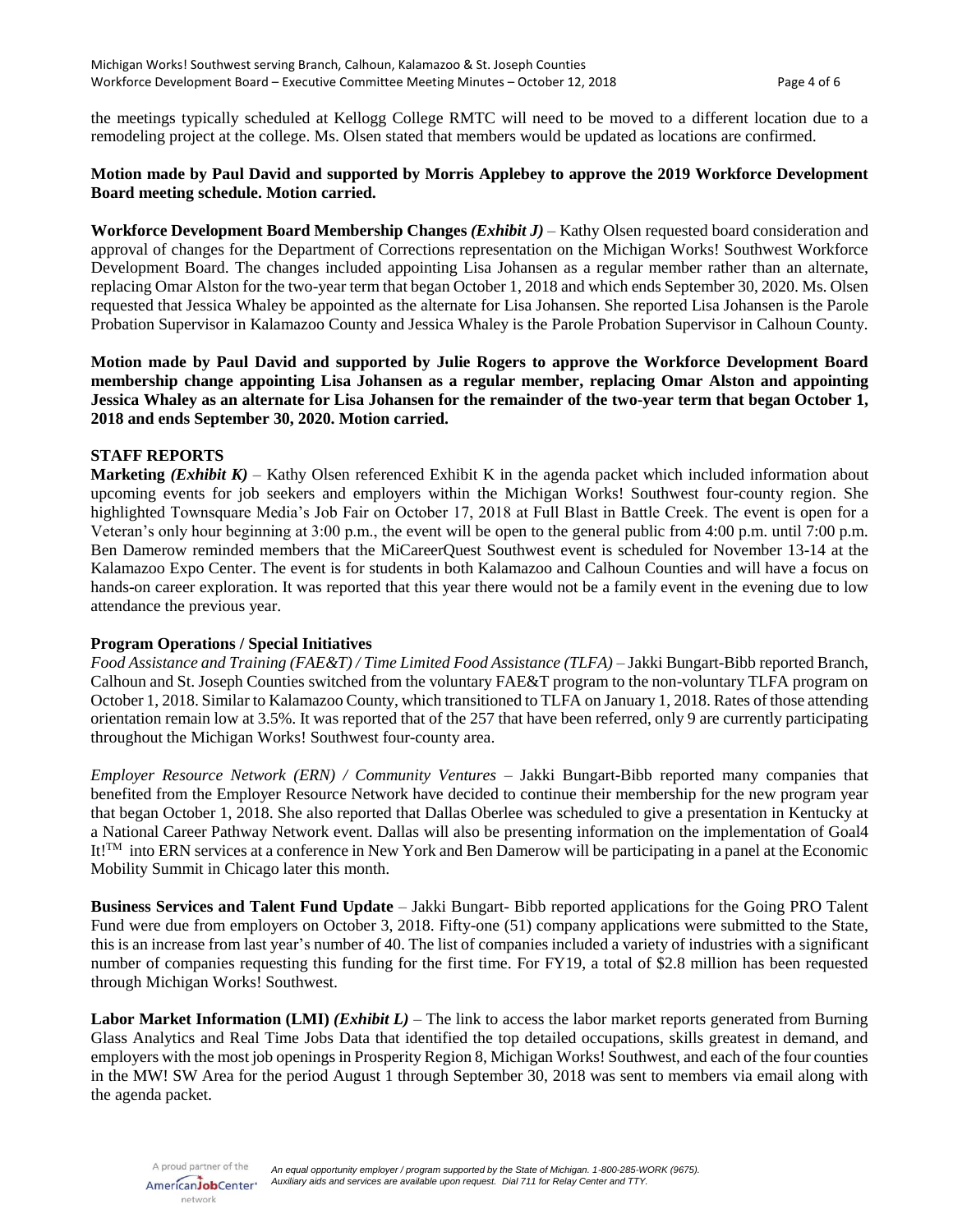**Dashboard Report** *(Exhibit M)* – Jakki Bungart-Bibb reported page one of the Michigan Works! Southwest Dashboard contains current data consistent with what has been reported the past few months on the labor participation, top employers advertising online, top job categories, top occupations and education requirements. She noted there was an increase of 3.4% in the number of ads in the Top Job Categories Advertised Online section; however, the listing of job categories remains unchanged. Page two includes a graph depicting the number of visitors to the Michigan Works! Southwest Service Centers as well as data on WIOA registrations, the FFD project, and final numbers for the Driver Responsibility Fee (DRF) program. Ben Damerow reported Dallas Oberlee had shared a success story with staff about an individual with previous substance abuse issues who completed the DRF and quickly gained employment with a starting wage of \$17 per hour. Page three of the Dashboard highlights the Application Eligibility Period (AEP) and Partnership.Accountability.Training.Hope.(PATH) data including number of referrals and completions, employment rate, average wage, and work participation rate. Year-end data was not available due to numbers for September not yet being accessible; however, the average AEP pass rate from October 1, 2017 through August 31, 2018 was 53.3%. Page four of the Dashboard contained more information about the PATH program including a graph detailing the average wages of participants, with a peak of \$10.71 in April of 2018. Members discussed the most popular industries for PATH participants to gain employment. It was reported that no official information was available, however many found employment in either the healthcare, food or manufacturing industries. Page four also provided information on the Employer Resource Network / Workforce Innovation Fund (ERN/WIF) and the Career and Educational Advisory Council (CEAC) goals.

**Director's Report** – Ben Damerow distributed the Director's Report dated October 12, 2018.

*Federal Budget –* Mr. Damerow reported FY19 Department of Defense and Labor, Health and Human Services (Labor-HHS) Appropriation Bills passed the House on September 26, 2018 with President Trump signing the bills on September 28, 2018 marking the first time in more than 20 years that the Labor-HHS bill was signed into law prior to the start of the fiscal year. The bills maintained funding levels for most workforce development programs, with a decrease in Wagner-Peyser funding and an increase in funding for apprenticeships. The package also included a continuing resolution (CR) that will keep the rest of the government operating through December 7, 2018.

*TANF Reauthorization –* Mr. Damerow reported a paper released by the House Republicans for the Ways and Means Committee was distributed to members prior to the start of meeting. The paper highlights changes that are being discussed for TANF Reauthorization based on the JOBS for Success Act. Michigan Works! Southwest staff are in support of the bill which would align outcomes with those used for WIOA and eliminate the work participation rate as the primary performance measure. The bill would also increase program flexibility by eliminating the counting of core and non-core activities. The ability to transfer up to 50% of their TANF grant to local workforce development boards would also be granted to State agencies. Mr. Damerow reported the bill will continue to be tracked at the state level and the Michigan Works! Association is in support of it.

*Michigan Dislocated Worker Grant –* Mr. Damerow reported that the U.S. Department of Labor awarded a \$3.2 million Trade and Economic Transition National Dislocated Worker Grant to the Talent Investment Agency (TIA). The grant will be used to serve individuals who have been dislocated by a reduction in the number of retail stores and those impacted by the realignment of the banking industry. TIA has partnered with the Upjohn Institute, using \$300,000 of the grant to develop a proactive predictive analytics tool, similar to past work completed by Upjohn Institute staff for the state of Georgia. The tool is intended to provide Michigan Works! front-line staff the ability to assess and target customer needs through a quick analysis of labor market needs, ultimately resulting in quicker re-employment.

# **OLD BUSINESS**

None.

#### **CITIZENS' TIME** None.